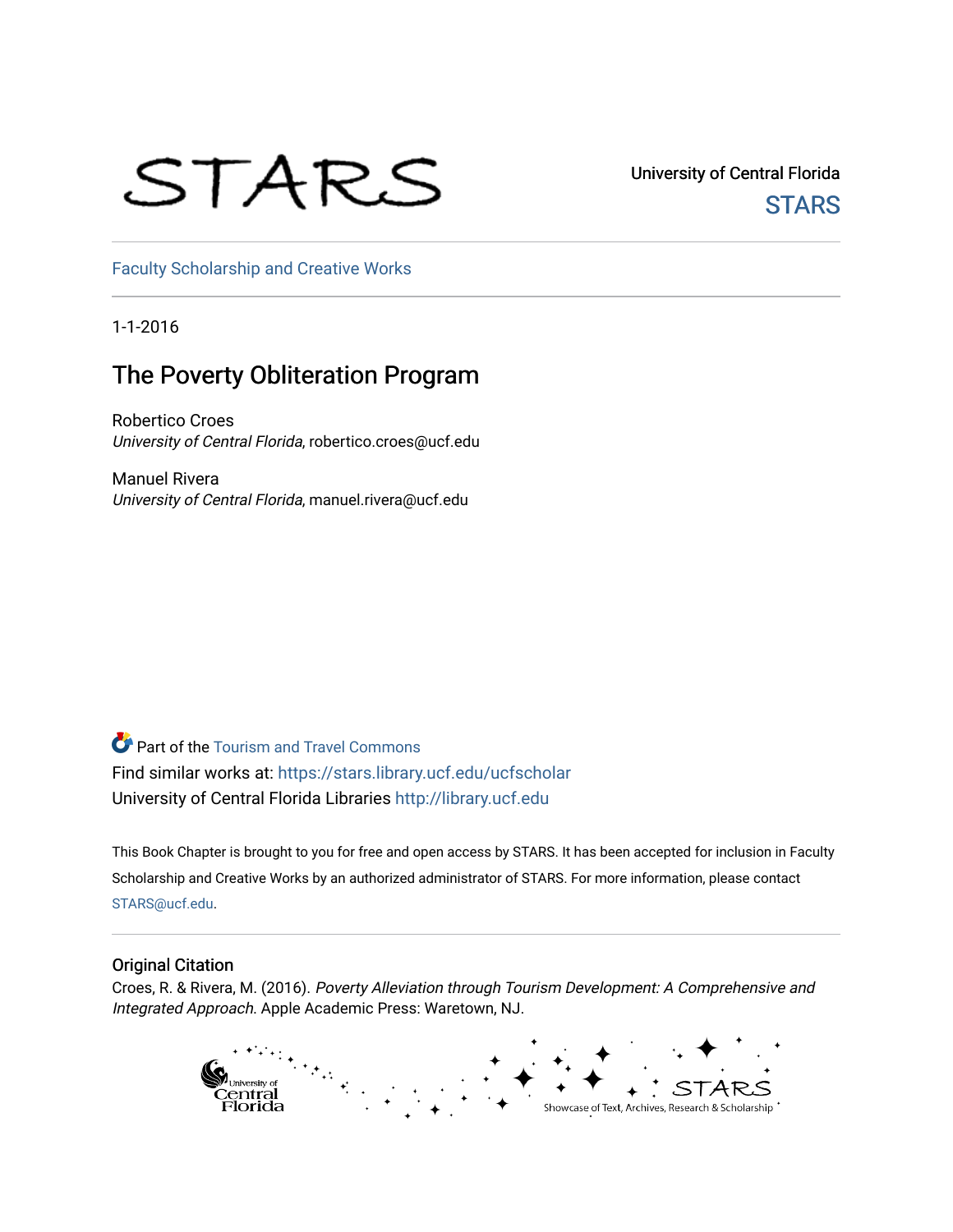## **Chapter 2 THE POVERTY OBLITERATION PARADIGM**

## **Introduction**

The complexity of the concept of poverty is revealed through multiple channels in politics, media, and associations, and the international community. Different views and positions are adopted with regard to the meaning, causes and approaches to poverty. This diversity in definitions poses enormous hurdles for realizing the perennial objective of reducing poverty by modern society. Varying conceptualizations of poverty make measurements controversial, affecting estimates of the magnitude of poverty and subsequent actions to be undertaken. Conflicting notions of poverty can leave poor people without the necessary policy attention and actions. This chapter explores the meanings and measurements of poverty and their implications. This exploration is directed by the question: how do we make sense from the helplessness of the faces discussed in the previous chapter? Finally, the chapter introduces a new paradigm assessing poverty, the Poverty Obliteration Paradigm (POP).

## *What is Poverty?*

Despite the poor sharing similar needs and aspirations, the concept of poverty remains difficult to comprehend. Poverty is a complex construct. It has multiple conceptualizations and measurements, colored by ideologies and research traditions and reinforced by institutions and organizations which are interested, committed, and shaped by this notion.

Poverty is conceived as a situation in which a person cannot meet certain predetermined consumption requirements or fails to meet capabilities. The conceptualization of poverty has shifted from physical existence (subsistence poverty) to include people who fail to achieve a certain standard of living, and therefore are excluded from participation in social arrangements. Thus eligibility for participation in social arrangements requires more than food, shelter, and clothing. It requires education, health, and opportunities to lead the life that one desires. Poverty is not only a question of lack of money; it is also concerned with the capacity to enjoy a fulfilling and desirable life. $^{\text{i}}$ 

For centuries the discussion regarding poverty was attributed to the nature of man. Man's nature is conceived by some as immutable, while others perceive man's nature as flexible. The difference in conceptions of man's nature has various consequences for how to approach the social processes. While the immutable version of mankind focuses on processes and trade-offs, the flexible version of mankind centers on results and consequences. The former version considers causes of prosperity and wealth, while the latter investigates the causes of poverty.<sup>ii</sup> These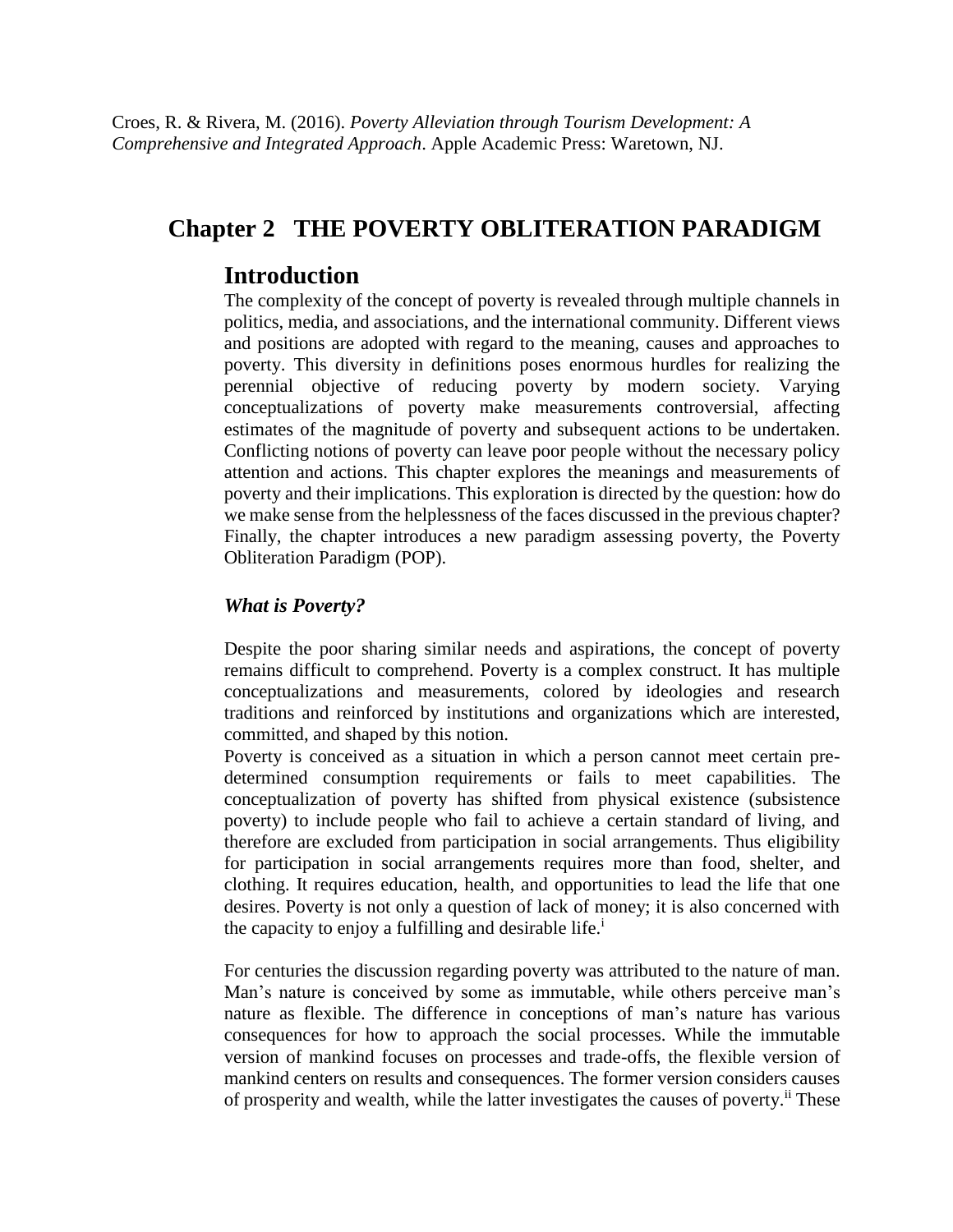two visions permeated the subsequent discussion regarding poverty that was elicited after the Second World War. They are revealed in four paradigms that investigate poverty: the income poverty paradigm, the basic needs approach, the capabilities poverty paradigm, and the subjective poverty paradigm. The income paradigm explains poverty in terms of the command of resources and sees poverty as a situation that falls below a minimum amount of income needed for consumption. The basic needs refers to poverty as a situation lacking in adequate calories intake, housing, healthcare, education, clothes and to access in basic public services. The capabilities approach is a human condition lacking in many dimensions of human life (deprivation of opportunities) is specifically reflected in the HDRs in four key areas: education, health, and command over resources and participation. Finally, subjective well-being defines poverty as a self-reported condition of being poor. Figure 1 provides a snapshot of the different meanings of poverty stemming from the four paradigms we will discuss.



**Figure 1. Poverty through the lens of Four Paradigms**

#### *The Income Poverty Paradigm*

Income effects have been associated with deaths of children in Africa such as Burundi, Madagascar, and Uganda; with oppression in India through some form of debt bondage; with forbidding child labor; and violence against women.<sup>iii</sup> On the other hand, income effects have also been associated with reduced poverty when there is a situation of economic growth. For example, in 1991 India experienced a take-off in its economic growth with significant poverty reduction effects. Similarly, Brazil witnessed some impressive poverty reduction effects due to economic growth.iv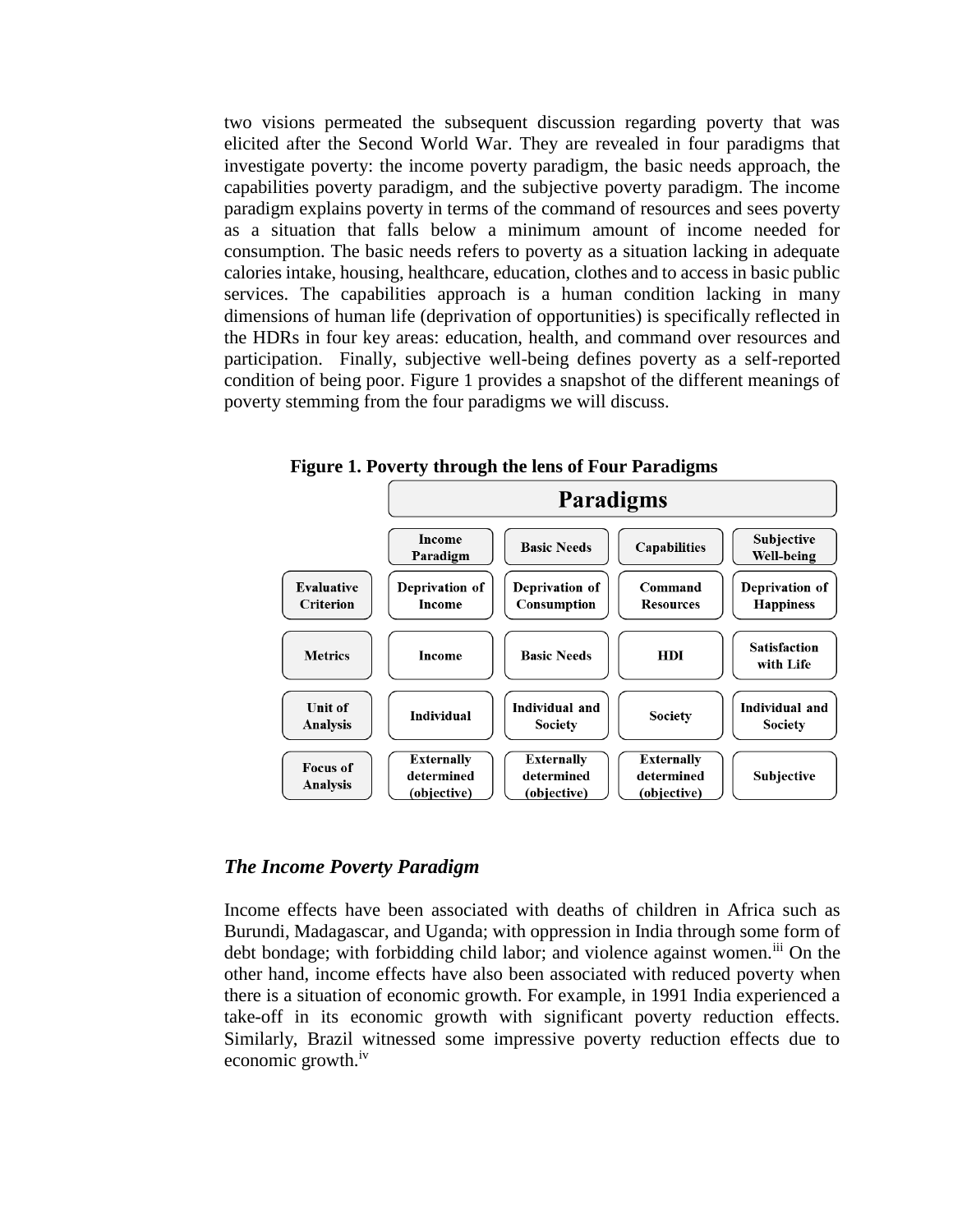The relationship income (growth) and poverty are intertwined through the income poverty paradigm. This paradigm presumes that individual consumers use their income to buy marketed goods and combine these goods with time, knowledge, and non-market goods to provide a more preferable quality of life. It infers, therefore, that the value consumers place on a product (marginal value) can be identified by observing their actual consumption of the product without having to discuss the reasons or motives behind their choice (Samuelson's revealed preference approach). The evaluative criterion of welfare is income and consumption. The observed behavior in the market is the unit of social valuation. How does this paradigm define the poor? Or, in other words, how does this paradigm separate the poor from the non-poor?

This paradigm defines poverty in terms of the level of command of resources. The level of command of resources is measured as the total consumption enjoyed and is proxied either by expenditure or income. Poverty thus is a situation that falls below a certain minimum level of expenditure or income, termed the poverty line. The poor are defined as someone whose resources fall under a particular level or threshold, a so-called 'poverty line' (Ravallion, 1998). This line may be defined in absolute terms, such as the \$1 or \$2 a day per person used by international organizations. For example, the Millennium Development Goals (MDGs) define poverty as people living under US\$1 (extreme poor) per day and US\$2 per day (poor). Poverty from this perspective is viewed as an inferior state of life than wealth, the latter defined as abundance of material resources.

The poverty income definition was pioneered in England by the work of Booth (1887) and Rowntree (1902). Their works prompted a practice that focused on three elements which are still valid today from this paradigm's perspective: (1) the individual is the central focus of inquiry; (2) the inquiry is objective being defined by its objective properties such as conditions and resources which are independent from a person's awareness thereby suggesting some scientific properties to the inquiry; and (3) the inquiry is external to the poor, meaning that the inquiry does not take the opinions, feelings or emotions from the poor into account.

The unit for analysis for this paradigm is the individual. Individuals are seen as rational actors who are defined by self-interest in pursuit of maximizing their benefits or welfare. The focus of this paradigm is explaining the efficient alignment of preferences and utility. Preferences were centered in the pursuit of gaining the maximum amount of commodities and services; and utility was founded on the realization of these preferences. Individuals were considered homogenous with equal chances to participate in this material pursuit; and the ultimate objective of economic life is to procure more income and consumption.

If the individual is the focus of analysis, and the information space required to define a person as poor is derived from a minimum level of resources, then the shortfall from the poverty line is related to the individual motivation and efforts. Based on this line of thinking, several causes have been associated with this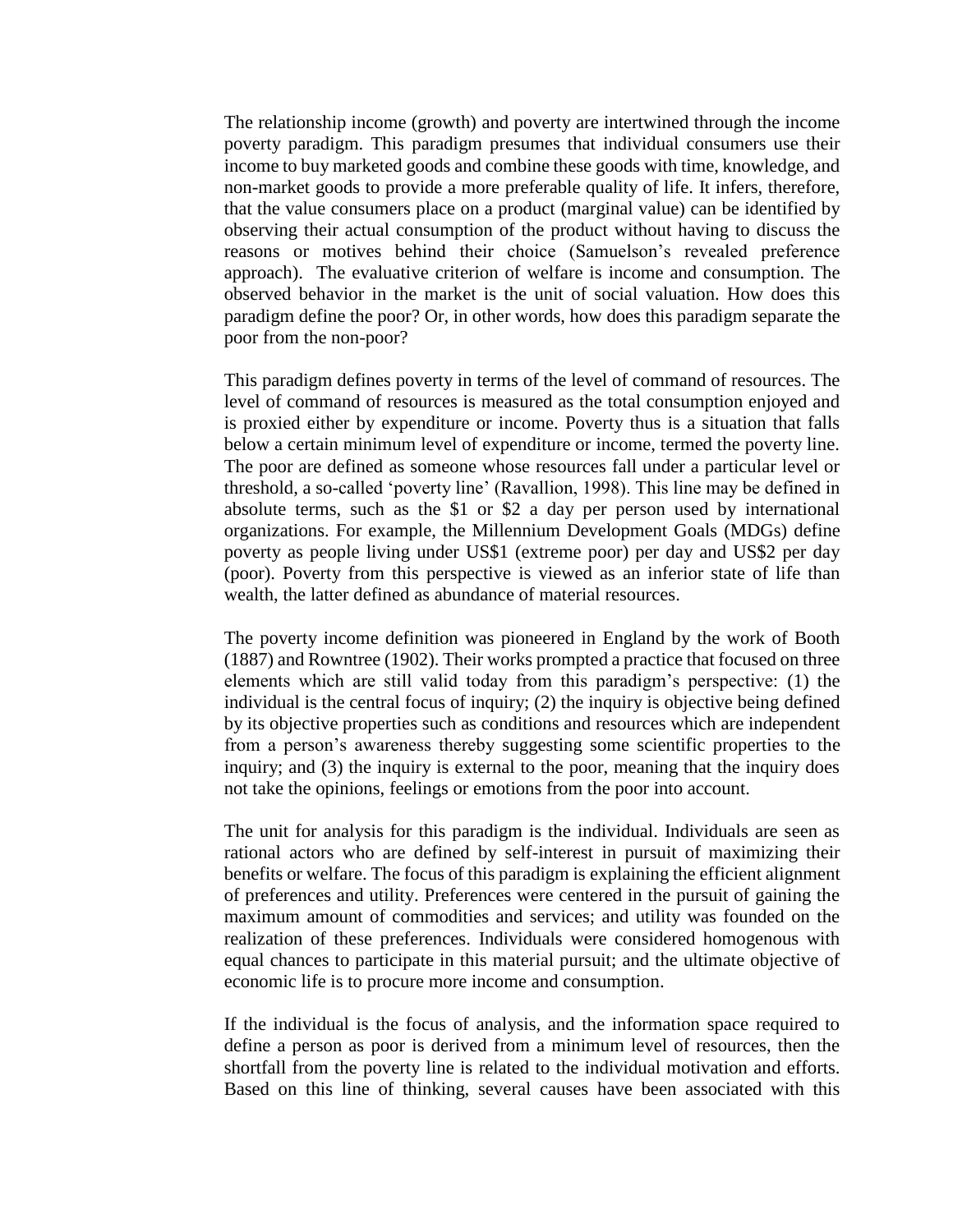shortfall which is equated with poverty. One such approach has been to 'blame' the poor.<sup>v</sup> This approach is based on the notion that the poor are different and entertain particular personal attributes that are shaping their 'negative' behavior. This 'negative' behavior is revealed in lack of motivation, bad choices, habits, values and belief systems.

Throughout history, three main approaches have stressed this individual shortfall or deficiency, namely the neo-classical economics approach, the attribution theory and the culture of poverty framework. The neo-classical approach blames the poor for bad choices shaped by their short-sightedness and low-payoff returns. For example, by foregoing education and training, they are foregoing job opportunities.<sup>vi</sup> The attribution theory posits that the poor should blame themselves for accomplishing the least in society. This low accomplishment, according to this theory is due to their personal traits, such as having big families, dropping out from school, being lazy, not saving more, and simply apathy.<sup>vii</sup> One of the main roots of blaming the poor is the 'culture of poverty' approach.<sup>viii</sup> This approach posits that the poor hang out with other people who shape their beliefs, attitudes and behavior and that over time these influences are internalized and become their way of life. This way of life, according to this approach, is detrimental to any social mobility, productive work, and social responsibility.

Based on these approaches, there are several policy implications using interventions that target individual behavior focusing on how to make the poor more productive, more socially responsible, and more invested in the future. One overriding concern is the impact of economic growth on behavior. Economic growth has the potential of generating opportunities through, for example, jobs that will positively change the aspirations of the poor provoking investments into the future, such as education for their children. However, absolute income is not the main factor influencing the poor. Some studies posit that relative income is also important in determining poverty and addresses the question of who benefits from growth and posits that growth is pro-poor only if the growth rate of the income of the poor is greater than the non-poor (White & Anderson, 2000; Kakwami & Pernia, 2000). In other words, growth benefits the poor if inequality is reduced. This strand within the literature considers inequality as a breakpoint for poverty reduction. For example, Lopez & Serven (2004) found that growth explains a much smaller proportion of poverty reduction in richer countries than poorer countries. Inequality under this condition functions as a filter in between economic growth and poverty reduction.

The income poverty approach is based on five main tenets: (1) subsistence level defines poverty; (2) the poor are different than the non-poor; (3) the individual is completely responsible for its situation; (4) the separation of the poor and the nonpoor is based on the level of command of resources as cut-off point; and (5) economic growth can lift the poor out of poverty. These tenets, however, do not provide a complete picture of the poverty dimension. There is more to poverty then simply blaming the poor or the embracing trickle-down approach.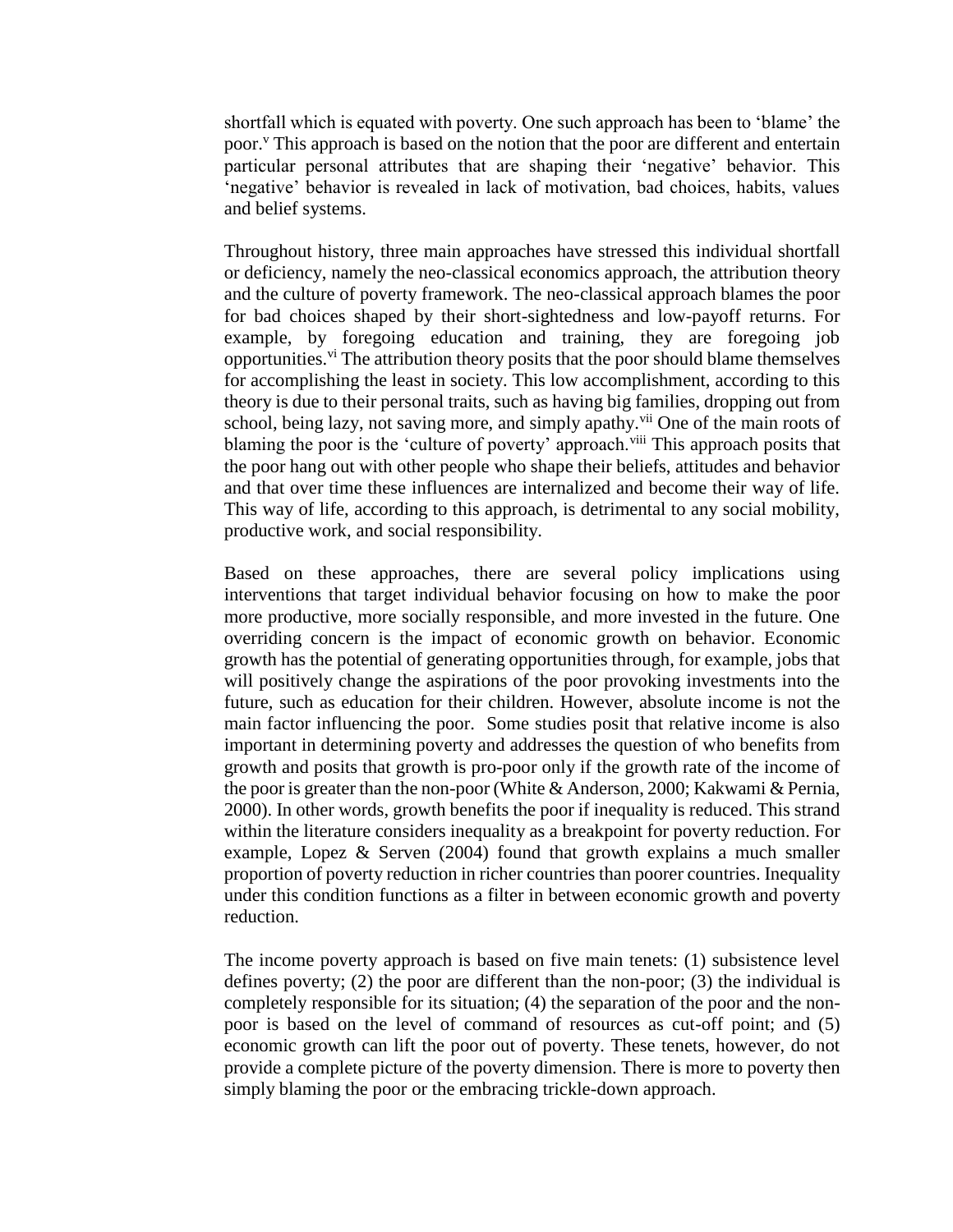The idea of subsistence to define poverty can be challenged because poverty is not only a question of suffering from hunger; social needs are as important as physical needs. Similarly, in the previous chapter we already discussed and questioned whether the poor are different from the non-poor. We disregarded this claim on the ground that context makes a huge difference on people's choices.<sup>ix</sup> Hunger, disease and predatory and criminal violence are not endemic to everyone; they are endemic only to poor people. $^x$ 

The information space stemming from a uni-dimensional concept of poverty based on command of resources is also questionable because there are other aspects in life such as subsistence, protection, affection, respect that define individual opportunities besides income or consumption. Finally, it is not clear if economic growth can solve issues related to poverty. Empirical evidence suggests that economic growth provokes positive influence of poverty reduction. However, this influence is not strong in all circumstances. Mediating factors are coloring the relationship economic growth and poverty reduction.

#### *The Basic Needs Approach and Poverty*

By the seventies the notion that poverty is defined by physical needs, like hunger, was considered inadequate. The basic needs approach moved the focus to minimizing poverty. Before, increasing private incomes as a policy implication of the goods-centered focus was not working as global poverty significantly increased. The notion that economic growth through trickle-down economics will reach the poor, lifting them out of poverty was clearly not working. Not only were the poor not receiving the incomes stemming from economic growth, but they were also denied access to essential public services and facilities. Consequently, the claim was made to expand the notion of command of resources to access of a bundle of basic consumption.<sup>xi</sup>

The basic needs approach thus eschewed the poverty notion that poor people can be identified by looking at the total consumption of their household. Instead, the basic needs approach defines the poor as lacking in adequate calories intake, housing, healthcare, education, clothes and to access in basic public services. By extending the information space of poverty the basic needs approach shifted the meaning of poverty from attention to *output maximization* to *minimization of poverty*.

The central tenet of the basic needs approach, however, remains essentially materialistic. It claims that individuals should have a guaranteed subsistence in order to have well-being. Thus poverty is viewed as a situation of consumption deprivation. To determine poverty, the approach invokes a procedure which identifies a minimum bundle of basic consumption, and assesses whether the population has access to the minimum bundle. Two informational requirements were considered relevant in separating the poor from the non-poor. First shelter,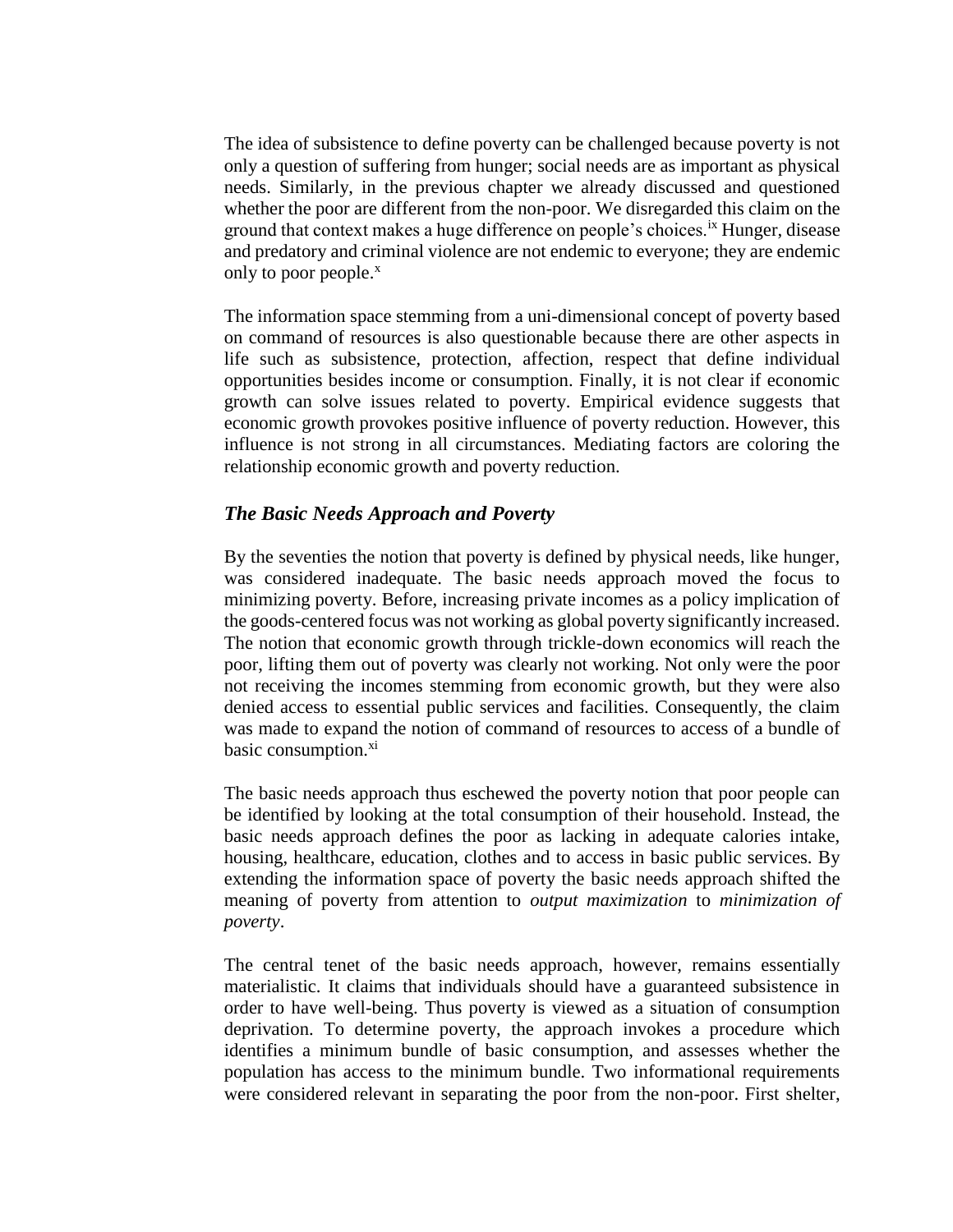clothing, and certain household furniture and equipment were considered together with nutritional requirements. And second, the provision of certain public goods was integrated in the definition of poor, such as safe water, sanitation, public transportation, and facilities and services for health care and education for the whole community. The approach was widely advocated, particularly by international organizations such as the International Labor Organization (ILO). Community development became the cornerstone of this perspective.

This new information space, however, faced two challenges: first, the lack of a single indicator which made it difficult to identify the poor; and second, the determination of adequate level of basic needs was subjectively based. Because the bundle of basic goods was imposed without consideration of the poor's opinion, this approach was considered paternalistic as well as not revealing consumers' preferences. Additionally, the basic needs approach is very much focused on the material deprivation without considering values and aspirations of the poor.

The basic needs approach was contested by the income paradigm of poverty. The main contest stems from the perspective that basic needs would divert scarce resources away from productive sectors thereby affecting economic growth. The trade-off with economic growth would ultimately hurt the poor and put poverty reduction programs in jeopardy. Critics argue that the poor would be better off by increasing private incomes that will enhance their basic needs satisfaction than through increasing consumption levels directly.<sup>xii</sup>

#### *The Capabilities Approach and Poverty*

Sen (1985, 1999) claims that the end game of the economic life is not the command of resources; instead it is what these resources do to people. Sen investigated the effects of resources on the individual and created the capabilities approach, claiming that poverty is a multidimensional concept. Income is not an adequate metric to define well-being or the lack thereof; instead freedom to lead a valued and fulfilling life is what should define well-being. Poverty, thus, is not the inability to command sufficient or adequate income, or meeting basic human needs. A person may have good health and live a productive life, but still could become unemployed due to circumstances beyond his control. When the person is unemployed, he loses his income and thereby ability to meet basic needs. Rather, poverty from Sen's perspective is lack of opportunities.

Two aspects of freedom are crucial in Sen's perspective, capabilities and functionings. Capabilities refer to the range of opportunities present for an individual to pursue the lifestyle that he/she values and determine the range of achievements (functionings) possible for the individual, such as a good job. Thus Sen makes the connection between capabilities (inputs) such as years of schooling, financial resources, and protection of freedom of thoughts and property rights, and functionings (outputs) such as life expectancy, morbidity, literacy, and nutritional levels. The scope of choice hinges upon individual characteristics (for example,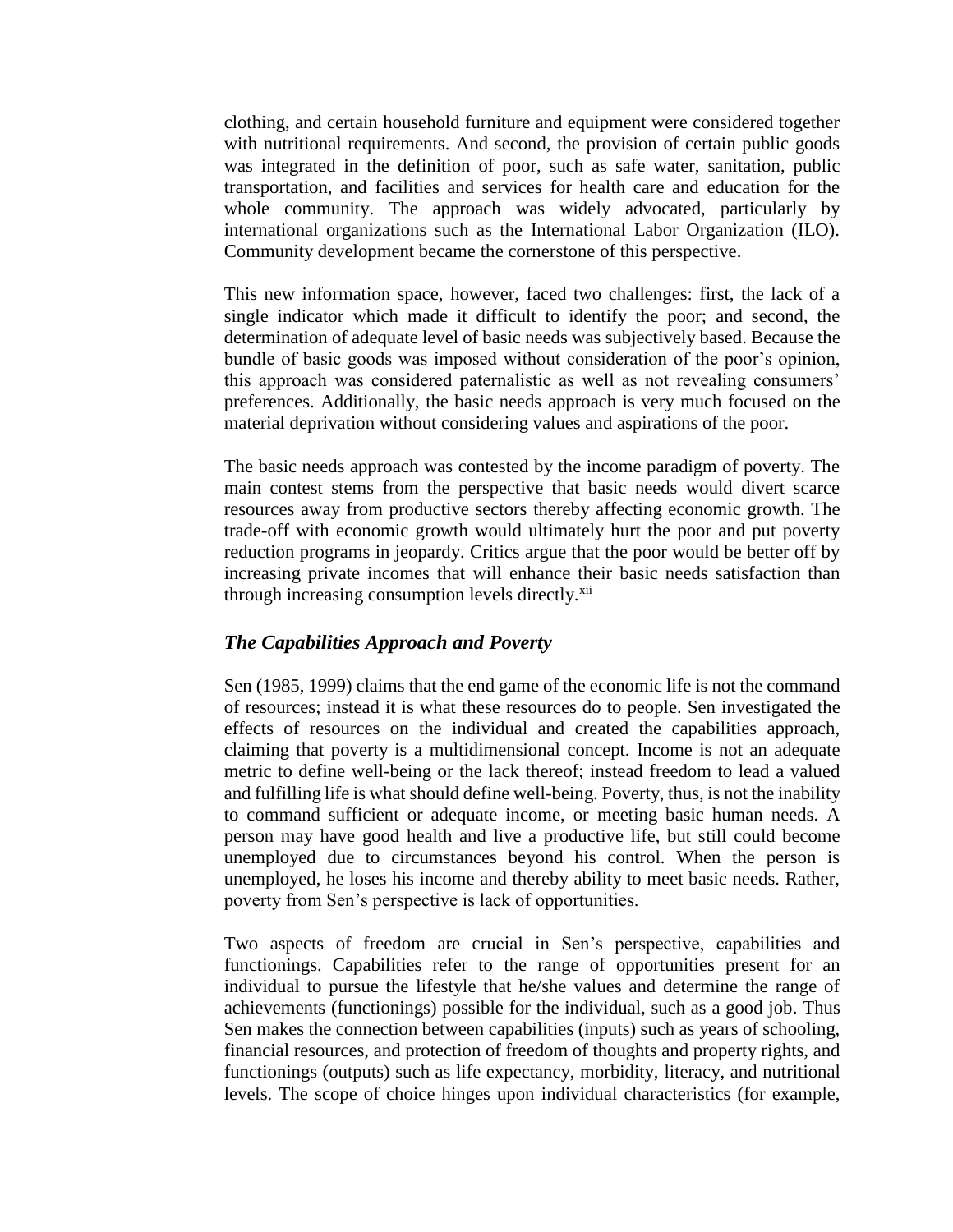being disabled) and external conditions affecting the conversion process of capability into achievement.

Sen considers equity a crucial factor in the pursuit of social optimality and argues to distinguish the notion of efficiency from equity: an action that might improve everyone's well-being may enhance some people's welfare more than others. If those who benefited from this efficiency are the richest, then improved efficiency might be entirely consistent with more inequality. This would be unacceptable in light of the persisting poverty in the world. Sen rejects the notion that all individuals have the same capability to convert resources into functionings (valued achievements), implying that individuals would require different levels of resources.

The information space shifts from resources or income to indicators of freedom, or from a 'goods-centered' view to a 'people-centered' focus. Sen (1999) shifts the pendulum from lower levels of human needs (basic needs) to integrating factors of higher human needs such as freedom and opportunities. The main contribution of the capability approach to the understanding of poverty is the focus on the context of the lives people live and the freedoms they enjoy. The income focus is substituted for a human focus and defines poverty as a multi-dimensional construct aiming at a higher quality of life and well-being. This shift in focus has significant implications regarding how to separate the poor from the non-poor. Questions posed to decipher who is poor shift from, for example, the early conceptualization which would assess reading and writing by asking: How much money is allocated to primary education? Sen's approach would prompt the question: Can people read or write?

One could infer based on the previous analysis that a person's achievements (functionings) are dependent on the resources that he commands and the ability to use the available resources. The relationship between achievements and resources can be construed as a production process where resources are considered inputs, while functionings or achievements will be considered as outputs. Inputs are defined as resources that matter in association with benefits realized in the process of economic growth. For example, the only commodity a majority of people possess is their labor power. The ability to find a job and the wage the person is able to extract is crucial in determining the choices and opportunities one has in life. The lack of this ability impairs a person's well-being by removing the opportunity to earn income to buy food, to own property, to enjoy social reputation and to prevent discrimination. Poverty, therefore, is not only a result of lack of income. The problem is multi-dimensional. The ability of the poor to influence decisions that affect their daily lives, vulnerability or resilience to shocks, access to services and assets, strength or disruption of social networks, are all important factors to consider in assessing poverty.

On the other hand, enlargement of capabilities is an important contributor to the expansion of resources (e.g., incomes). However, this ability or capabilities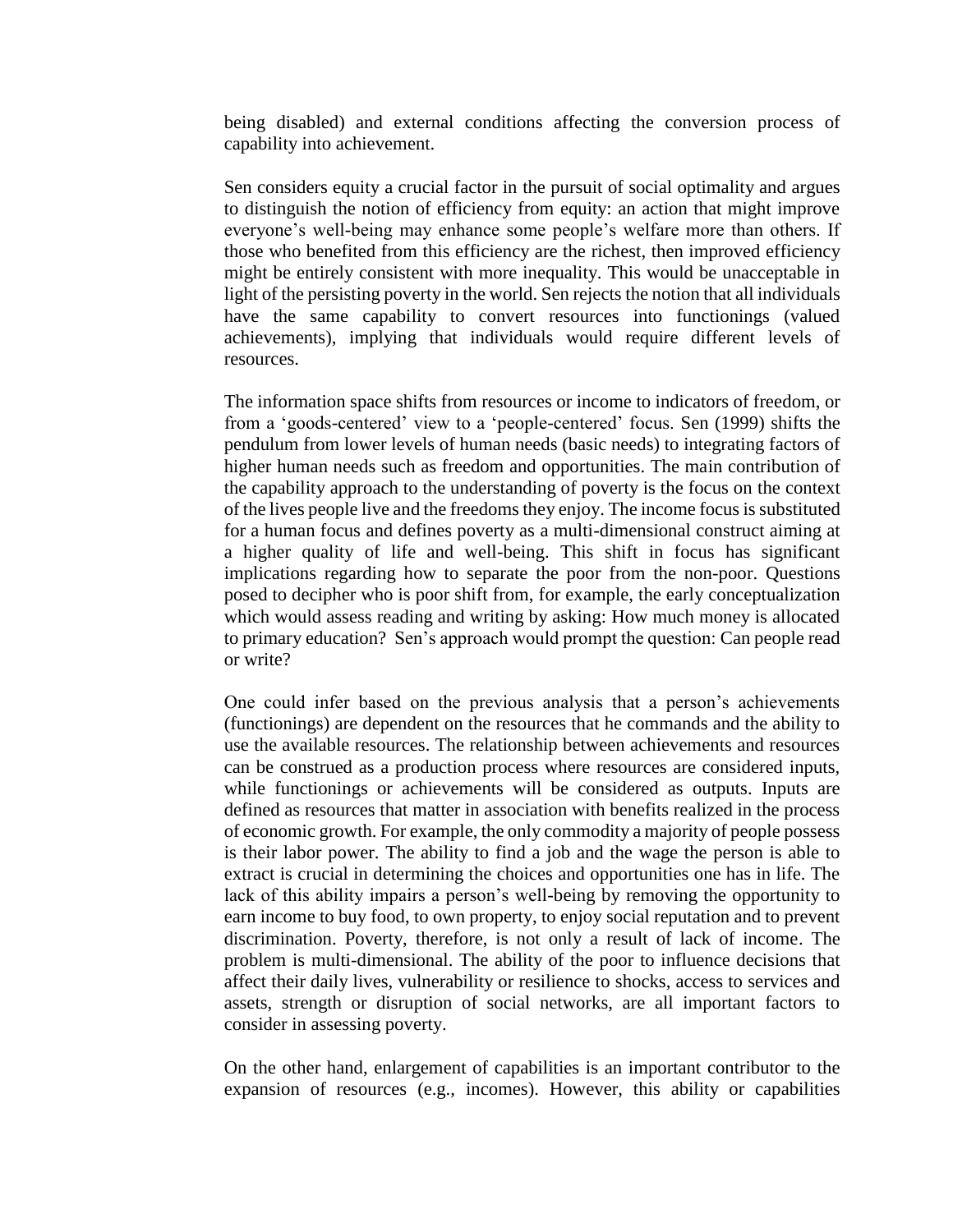(qualities of a person) to achieve functionings cannot be observed directly (Sen, 1999). It is assumed that capabilities are a mediating force in the conversion of resources into functionings. The capability approach employs revealed achievements (literacy rate, life expectancy, incomes), following standard economics, to gauge a person's well-being. Figure 2 depicts the relationships among the elements configuring the capability framework.

The United Nations and the international community have adopted the capability perspective, as revealed in the Millennium Development Goals and diffused through the UNDP Human Development Reports (HDR). The refocusing of poverty as a human condition lacking in many dimensions of human life (deprivation of opportunities) is specifically reflected in the HDRs in four key areas: education, health, command over resources, and participation.

However, this framework for poverty analysis is not without challenges. One of these main challenges is the identification of a list of basic capabilities (Clark, 2005; Robeyns, 2005; Alkire, 2007). Sen rejected the notion of a universal list of basic capabilities, because capabilities are associated with personal characteristics and context. Nussbaum (2000, 2006) suggests a list of ten "central human functional capabilities," but Sen seems willing to compromise with a basic list of capabilities to undertake pressing social problems, such as extreme poverty.



#### **Figure 2: The Capability Approach**

However, this framework for poverty analysis is not without challenges. One of these main challenges is the identification of a list of basic capabilities (Clark, 2005; Robeyns, 2005; Alkire, 2007). Sen rejected the notion of a universal list of basic capabilities, because capabilities are associated with personal characteristics and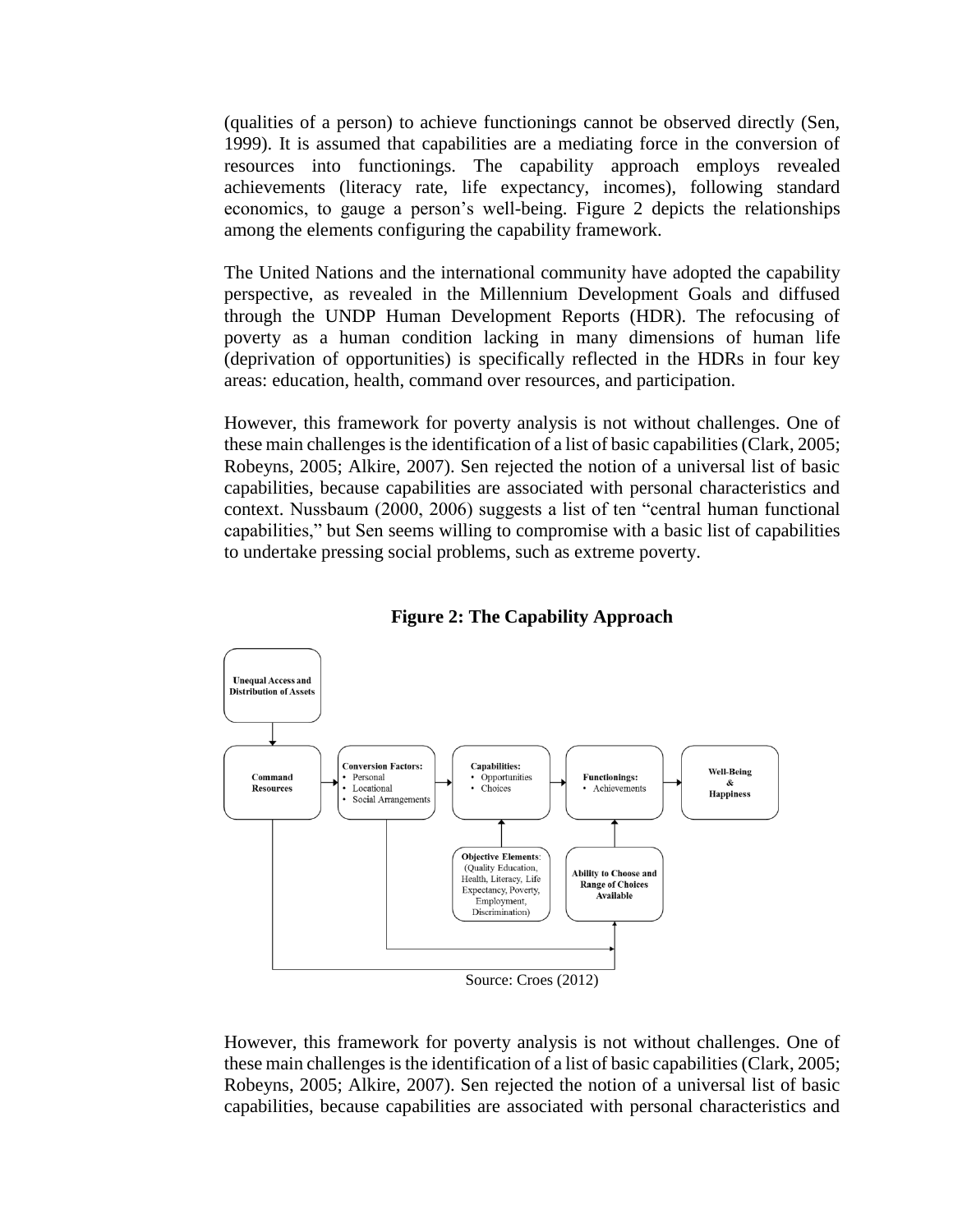context. Nussbaum (2000, 2006) suggests a list of ten "central human functional capabilities," but Sen seems willing to compromise with a basic list of capabilities to undertake pressing social problems, such as extreme poverty.

Sen (1992) contends that *in dealing with extreme poverty in developing economies, we may be able to go a fairly long distance in terms of a relatively small number of centrally important functionings (and the corresponding basic capabilities, e.g., the ability to be well-nourished, the capability of escaping avoidable morbidity and premature mortality, and so forth)"*(p. 44-45). The other major challenge is the issue of measurement. Thorbecke (2005) claims that *"the difficulties inherent in measuring a broadly-based, multi-dimensional concept of poverty impose severe restrictions on the number and type of attributes that constitute poverty."*(p. 4).

The capability approach reveals an important hidden assumption that more is correlated with well-being; in other words, more income, more education, health and participation imply that people would be happier. Rojas (2004) found in Mexico that the overwhelming majority (90%) of respondents were happy, while 55% of respondents are poor by UNDP standards based on the capability approach. This study questions whether objective standards stemming from the income paradigm, the basic needs approach and capability approach can separate poor from non-poor. Rojas (2008) and Schimmel (2013) claim that by not integrating the opinions of the poor into the equation of the meaning of poverty, previous approaches may have compromised the determination of who is a poor person.

#### *Subjective Well-Being and Poverty.*

While the capability approach underscores the multi-dimensionality of poverty, it remains silent on the question of the feelings and emotions of the poor about their own situation. Objective indicators may suggest that an individual is poor, while the individual himself considers himself not poor. Rojas (2008) illustrates this condition in the case of Mexico. Also, the objective indicator may suggest somebody as not being poor, while that somebody feels poor. The cause of this discrepancy is that in poor countries a large portion of consumption happens outside of the marketplace and is based more on home production and barter (exchange in kind). The subjective well-being approach, therefore, considers poverty not as an objectively defined status of deprivation, but views poverty as an individual feeling. Poverty is defined here as a status below a certain degree of life satisfaction.

Intuitively one would think that an individual would like to prevent being in a situation of extreme poverty and therefore pursue higher income. Thus, higher incomes rather than lower incomes are associated with positive appraisals of wellbeing, according to this 'objective' definition of poverty. Income is assumed to be the most important asset to provoke a positive feeling about life. Assuming that the poor themselves can reveal their true life satisfaction better than any objective indicator, economic and non-economic aspects of well-being can be traced. Thus, expressed preferences are gauged in lieu of revealed preferences. This strand of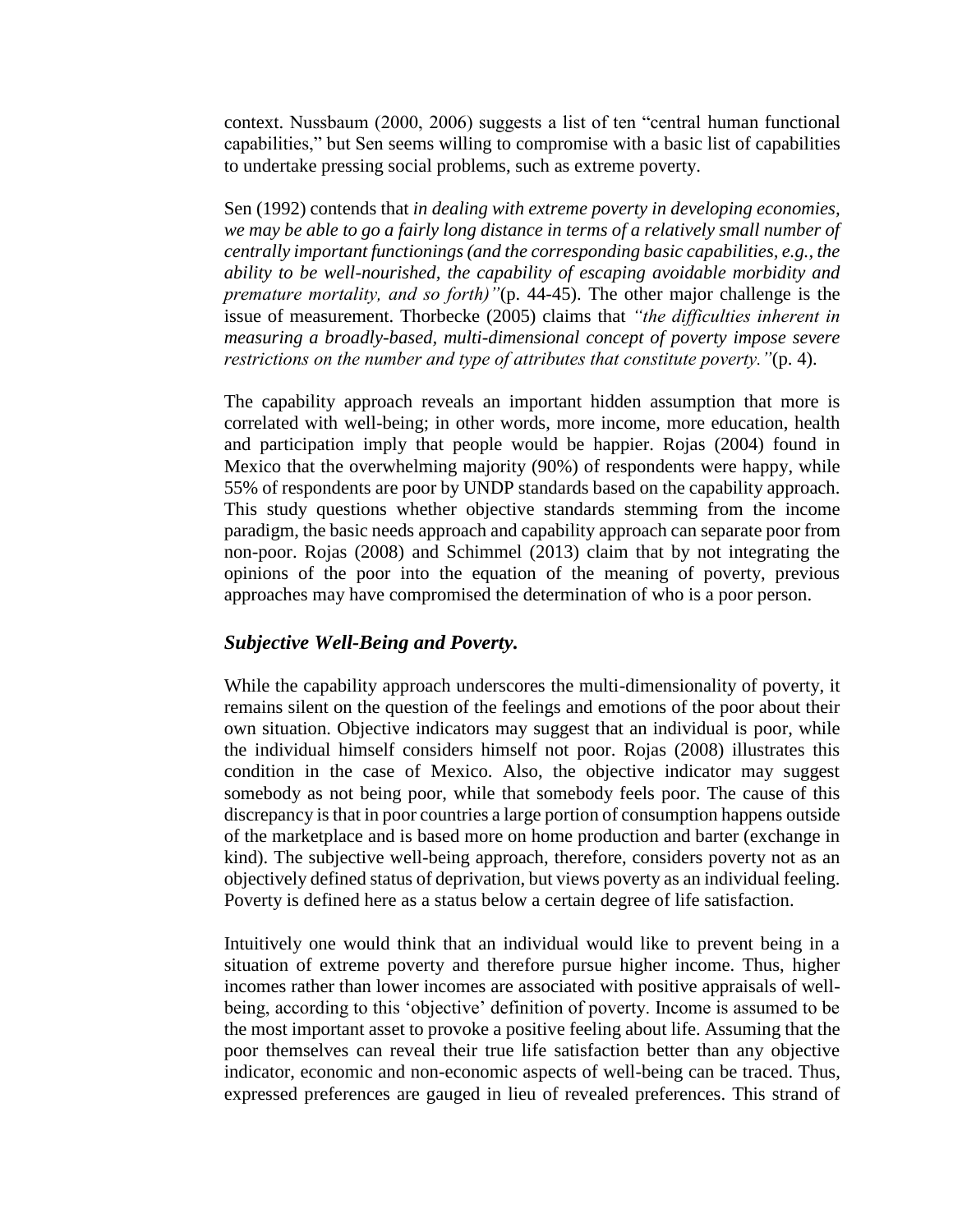thought uses surveys in order to gauge how the poor feel about a number of life aspects such as income, reference group consumption, institutional quality, social trust, mobility, health, safety from crime, education, employment.

Respondents in general are asked, all things being equal on a scale of one to ten, "On the whole, how satisfied are you with your life?" Several studies found that some conditions that increase income, do not increase happiness, or may even lower happiness.<sup>xiii</sup> In other words, the influence of some conditions on income appear to be substantially different from the ways they affect happiness. Graham and Pettinato (2001) found that relative income and social consumption matter in the case of Latin American countries. Rojas (2008) found that Mexico has a large presence of "happy poor". Schimmels (2013) found some interesting discrepancies in country ranking comparing the HDI ranking and Happiness ranking. For example, Colombia is together with Switzerland second on the happiness ranking (8.1 happiness average), while Colombia's standing is much lower in the HDI ranking. Schimmels argues that either people do not assess their situation in a discrete manner (poverty vs. wealth) or they consider other dimensions in assessing their situation. Kingdon and Knight (2006) found similar indications of a weak relationship between income and well-being poverty in the case of South Africa.<sup>xiv</sup>

People may have a different notion of poverty, eschewing the popular assumption that poverty can be viewed objectively. Rojas (2008) claims that experienced poverty is not strongly related to income poverty. He explains this discrepancy by looking at how respondents in Mexico interpret the notion of happy life. His findings suggest that there is no universal conceptualization of a happy life. The reverse of this finding is that if there is a heterogeneity of happiness, then it is possible that poverty does not enjoy a universal conceptualization. Holden (2013) also points to the possible lack of a universal conceptualization of poverty, documenting this claim with the case of the *Adivasi* people from the Nilgiri Mountains of Tamil Nadu in India.

*Voices of the poor,* a study conducted by the World Bank in 1999, and which reveals the voices of 40,000 people covered in 23 countries, also suggest the significance of relativity in conceptualizing poverty. This work provides a rich tapestry of differences and similarities facing the poor around the world, and reveals the multidimensional and interlocking nature of poverty. While the voices clearly indicate that poverty integrates multiple life aspects such as the lack of resources, income, access to health services and education opportunities, the voices also underscore the feelings of being excluded socially. The experience of being poor is related to wealth and living in stressful conditions. Accordingly, "it is not only wealth that matters, it's peace of mind too".<sup>xv</sup> However, some caution is in order because feelings and emotions are a mental appraisal of an objective condition, but not the condition itself. An individual is able to socially adapt to its situation thereby engage in self-denial in terms of the deprivation. This is Sen's main concern with subjective well-being.<sup>xvi</sup>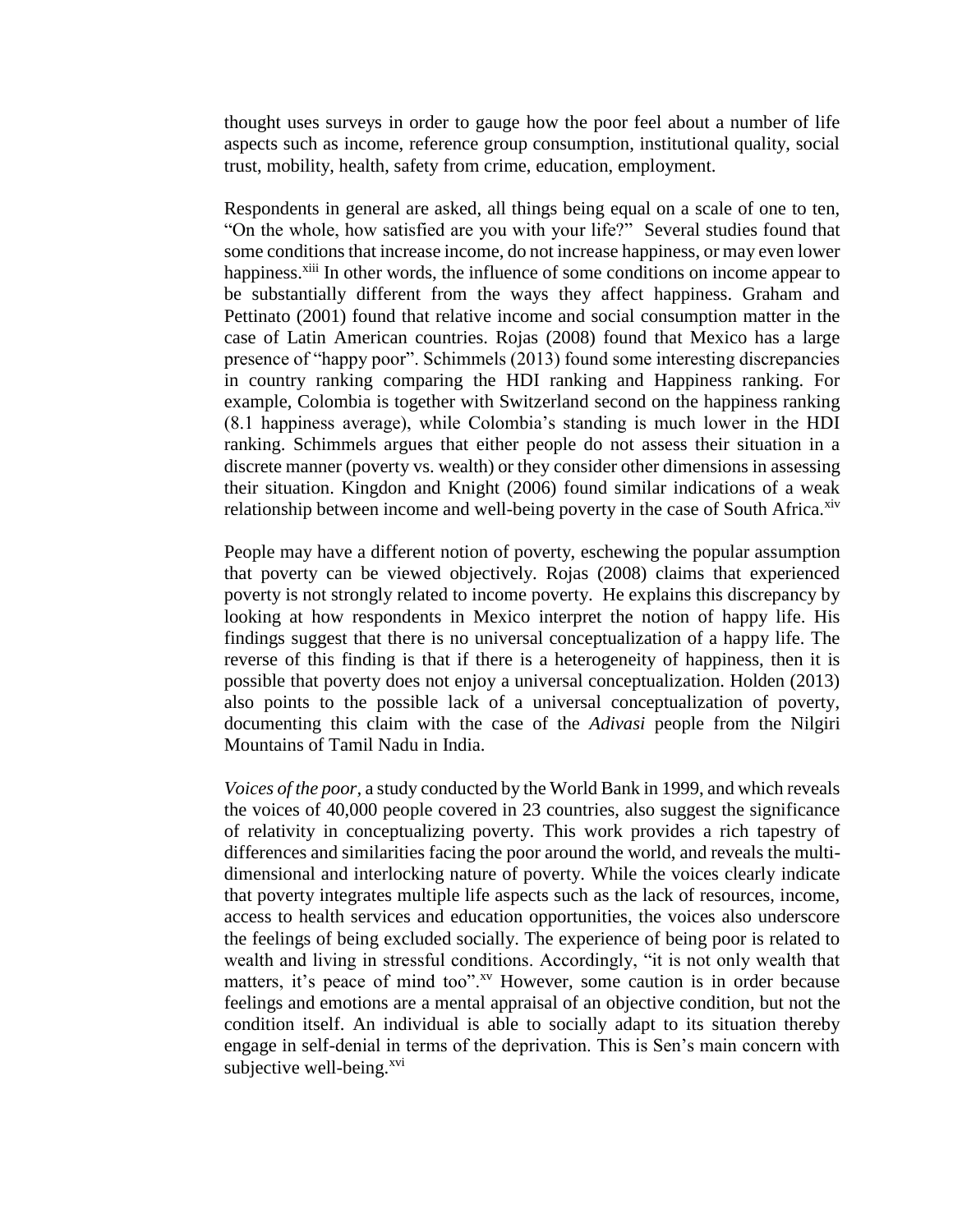In conclusion, the meaning and measurement of poverty has shifted through time from *output maximization* to *poverty minimization*, from *potential and opportunities* to *ability to achieve happiness*.

#### *Poverty in Tourism Studies*

Tourism studies which address poverty issues reflect poorly the discussion in the mainstream development studies regarding poverty paradigms. These paradigms are connected in expanding the informational basis to better our understanding of the complexity and multidimensionality of poverty. Income, basic needs, freedom and happiness are important dimensions in shaping the opportunities, choices and the quality of life of the poor. But why have tourism studies not focused on poverty in a systematic way?

For the longest time tourism studies have centered their attention on the trickledown theory to propel growth and private incomes. Tourism has relied on this framework instead of proving its link to poverty reduction. Most studies assume that the benefits from tourism will just spread to the poor. The trickle-down effect suggests that the poor would reap the benefits of such growth through various benefits of tourism spending at the destination. The studies focus mainly on efficiency and economic growth, while equity or the distribution of benefits reaching the poor directly remained under-researched.

Studies were more concerned with tourism's potential rather than evidence of tourism's impact on poverty reduction. It was not until the second half of the twentieth century that tourism studies began focusing on the direct impact of tourism on poverty. These studies eschewed the trickle-down theory and are mainly empirically grounded.<sup>xvii</sup> Only recently have tourism studies began to apply frameworks other than trickle-down approach. For example, Sen's capabilities approach and the subjective well-being were integrated in assessing the role of tourism in poverty reduction in countries such as Costa Rica, Nicaragua, Ecuador, and South Africa, and in areas such as global fisheries.

Tourism studies investigating the link between tourism and poverty reduction have been relatively restrained in integrating the conceptual discussion about the construct of poverty. Only a few studies venture in the discussion regarding the interpretation of poverty. Of those studies which discuss the meaning of poverty, the construct is conceived by implicitly borrowing a number of components stemming from the frameworks discussed previously.<sup>xviii</sup> The conceptualization of poverty as a multi-dimensional and complex construct is common in these studies.

For example, Holden (2013) borrows from all the frameworks such as income paradigm, basic needs, capabilities and subjective well-being. According to his perspective, the meaning of poverty should be directly derived from the experience of the poor, while taking into account freedom and social norms as well as the possession of resources and the level of participation or marginalization from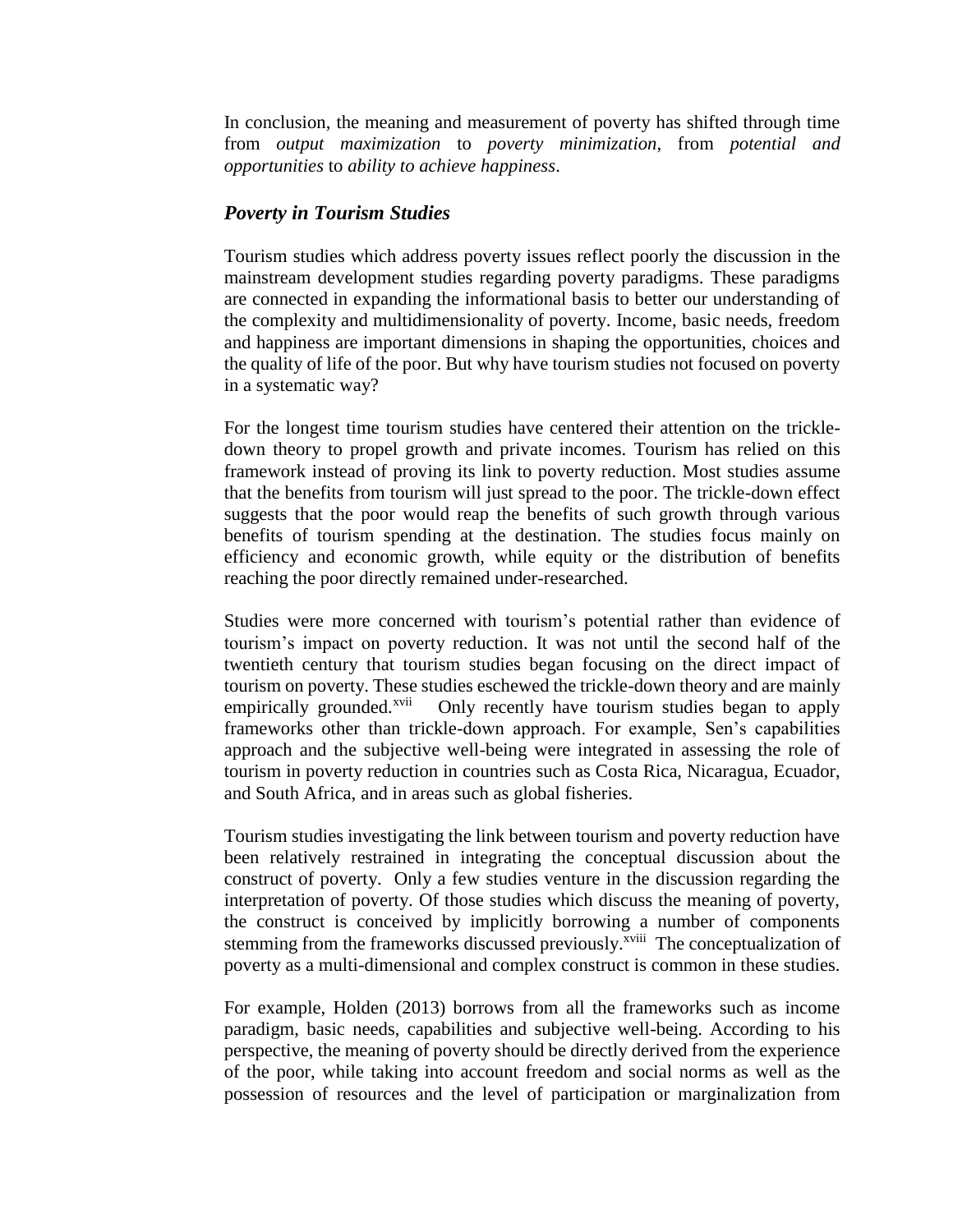society. Zhao and Ritchie (2007) also stress the multi-dimensional aspect of poverty. However, although they pose the question 'What is poverty and who are the poor?" as one of the three basic questions of their proposed framework, they remain silent in providing an answer.

Similarly, Scheyvens (2011) integrates ideas from capabilities, empowerment, sustainable livelihoods, and human rights defining poverty as the lack of material resources, satisfaction of basic needs and freedom to choose. According to Scheyvens this conceptualization of poverty also incorporates peoples' assessment of their own condition. Coulthard, Johnson and McGregor (2011) combine the objective and subjective dimensions of well-being within a relational context, and define poverty as a person who is undernourished, is in physiological decline while being happy, and lacking relational experience. Croes (2012, 2014) conceives poverty not only as the inability to consume a bundle of goods, but also as the lack of opportunities to pursue a life that is valued. Both Holden and Croes underscore the objective perspective regarding the meaning poverty, while Scheyvens mentions the subjective approach to poverty in passing. Only Croes has empirically assessed the relationship between tourism and poverty reduction.

### *Towards a fifth paradigm: the poverty obliteration paradigm (POP)*

A comprehensive view would now inspect and address poverty by linking several elements from the four paradigms discussed earlier. Our view on poverty relates to a fifth paradigm anchored in a lack of economic resources as the defining element of poverty. Lack of resources is associated with scarcity, and scarcity impacts the degree of satisfaction of the absolute and relative needs of individuals. The degree of satisfaction of these needs is connected to social arrangements and rules. This connection ultimately defines the objective and subjective well-being of the individual. To reverse the abject situation of poverty, the poor should have access to economic resources either through jobs or government transfers towards health, education and other needs. Only economic growth seems to provide the opportunity to pull-out people from the condition of lack of resources, and hence poverty.

The previous discussion of poverty reveals that the four mainstream paradigms have conceived poverty as lacking, deficient or as an opposite version of wellbeing, affluent and happy. Poverty is related to ill-being in terms of lack of resources, assets, nutrients, shelter, clothes, opportunities, choices, freedom and happiness, marginalized from society, powerless and inferior against other groups in benefits and responsibility sharing in society. The conceptualization of poverty stemming from the four frameworks suggests an incremental build-up of relevant aspects that shape the face of the poor. Resources, basic needs, freedom and voices are all integrated in the conceptualization of the poor.

However, defining poverty solely in terms of deprivation would compromise the conceptual distinction between poverty and well-being. Sen, for example, considers freedom as the heart of well-being. He makes this point by claiming that the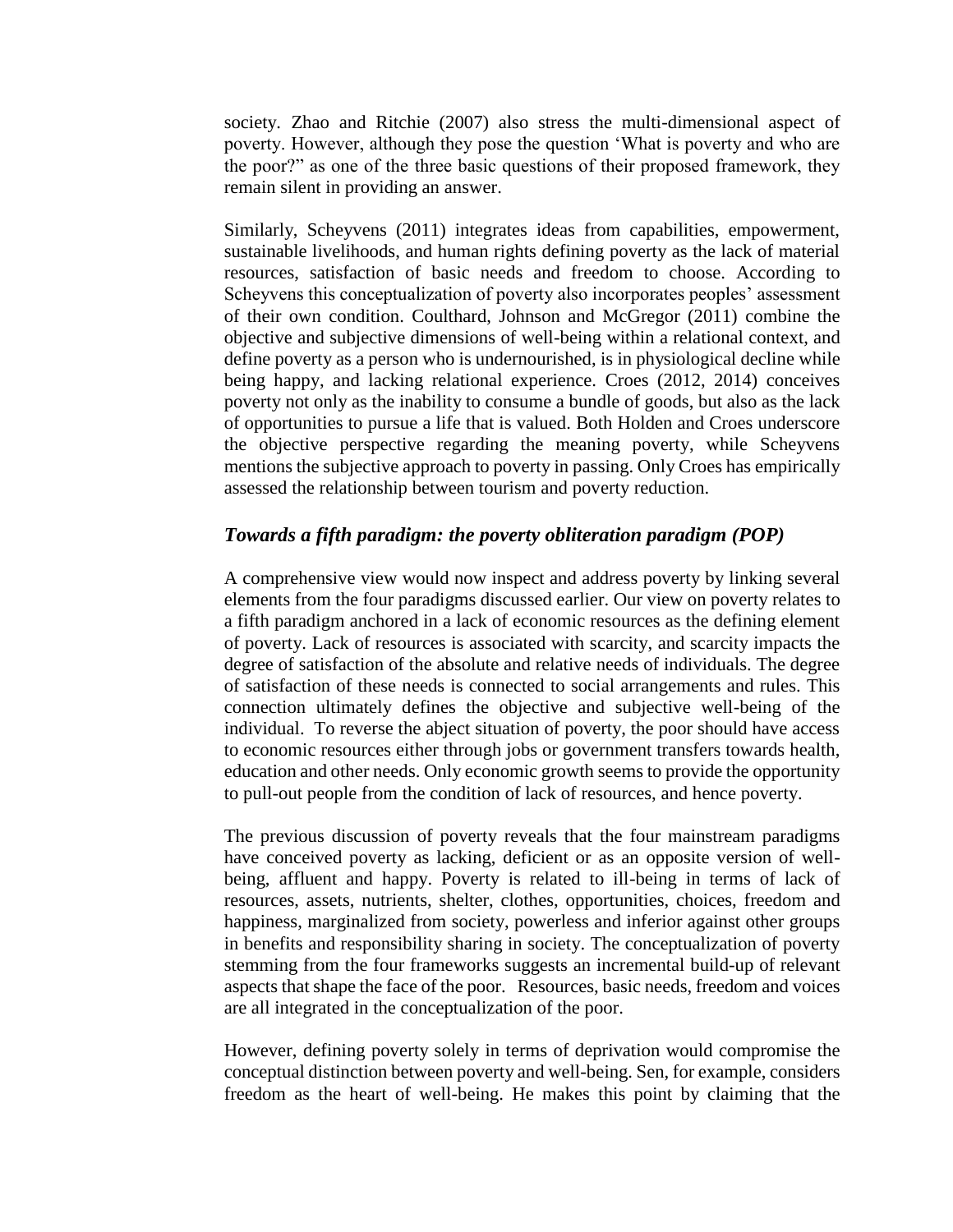difference between fasting and starving is in the free choice of fasting, while starving is the consequence of lack of access to food. One could make the point, however, that a tyrant can take away your freedom of choice, but this is certainly not poverty. While restricting opportunities to pursue someone's well-being, the defining feature of poverty seems to be the failure to achieve certain basic capabilities.

While Sen does not identify these basic capabilities, one could argue that these basic capabilities lie in the realm of economic resources. For one thing, poverty conceived as a social problem has over time gained a social meaning that is narrow and is related to lack of economic resources. Lack of economic resources prompt "failure of basic capabilities' to support adequate well-being. In other words, lack of economic resources is part of the causal chain leading to a low level of wellbeing. Resources in this context include income, access to health, education, social networks, and so on.

This lack of command of economic resources has an absolute and relative meaning. In an absolute sense, poverty means that resources are not adequate to satisfy basic needs. Basic needs were conceived as physical needs, needs that are related to the physical human conditions such as food, shelter and clothes. These needs were conceived as basic, absolute needs. Satiating these needs were essential in Adam Smith's thought process; in his words, *"…necessaries …which are indispensably necessary for the support of life…"*. The focus on basic human needs was later underscored by Keynes in his 1930 essay "Economic Possibilities for our Grandchildren". In this essay Keynes underscored the relevance of basic needs.<sup>xix</sup>

Yet, basic needs do not comport to the total universe of human needs. Prompting productive efforts to satiate our basic needs also provokes social exchange which in turn prods social needs together with physical needs. Social needs color our perceptions regarding poverty. Smith refers to the relevance of these social needs in human exchange. In comparing the situation between Scots and Englishmen, Smith claims that poverty should be defined by the ability of someone to engage socially without embarrassment.<sup>xx</sup> Social comparison stemming from the pursuit of superiority or status was subsequently endorsed by Keynes (1930) and Veblen (1987). Keynes in his 1930 essay made the relevant distinction between our basic (absolute) needs in isolation from others, and our relative needs which is related to our feeling of superiority regarding others. Veblen also alluded to the importance of positional lifestyle and goods that infer social status to an individual. Veblen mentioned this competition as conspicuous consumption consisting of high social value that eventually will become insatiable.<sup>xxi</sup>

The end result for the pursuit of insatiable needs exacerbates the context of scarcity. Combining physical and social scarcity is a social combustion that propels inequality and poverty. In this context, whatever we produce due to our work to increase wealth tend to raise inequality and prolong poverty. The race for status breeds inequality, and inequality in turn decreases opportunities, slows wealth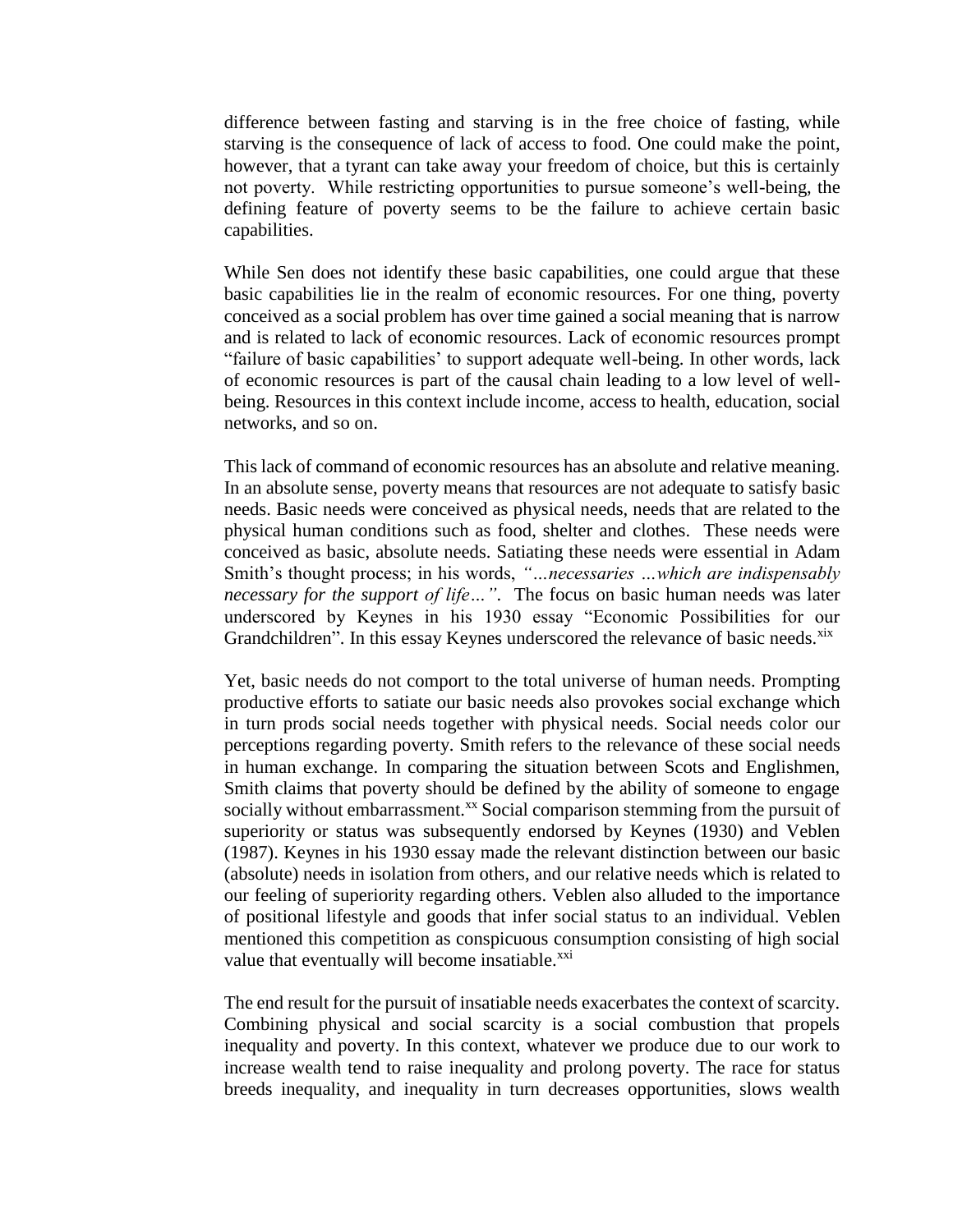creation (growth) and may unravel the social fabric and institutions, destabilizing society.<sup>xxii</sup> Higher levels of income growth and faster economic growth do not necessarily result in lower inequality, in more access to education, health and nutrition outcomes. For example, education is claimed to be an important capability to improve one's standard of living and is correlated with higher levels of growth.<sup>xxiii</sup> However, years of more schooling and improvement in education levels in Africa has not correlated with economic growth.<sup>xxiv</sup> Inequality has erased most of the effects of growth in that continent due to education. The reason is that inequality distorts incentives, and consequently discounts the future for many, blocking social mobility.

Inequality also prolongs poverty through perpetuating poverty. Poverty is not only a result of social arrangements and rules, but also of bad choices made by individuals. These bad choices are mainly the consequence of scarcity, thereby completing the full circle. In other words, poverty propels low levels of human capital that breeds on itself. For example, under-nutrition may reduce school attendance or poor performance of these children at school, or may reduce effective use of education in life. On the other hand, public health programs may be less successful in a context of illiteracy. Thus, forms of human capital are interconnected, a failure or lack in one form, may lead to a lack of investment in others.

A recent study in South Africa found that low income females are not able to gauge the benefits from development programs and therefore do not engage with these programs.xxv In other words, scarcity is a product of insatiable needs, which engenders inequality; inequality slows growth, generating and prolonging poverty, and poverty feeds on itself through more scarcity. Viewing poverty through the filter of scarcity means that poverty is a multi-dimensional as well as a contextual concept that refers to the possession of a few goods, accessibility to services (health and education) as well as part of a social status (social exclusion). The poor see themselves deprived from most resources and assets, and the social constraints that restrict their access to these resources.<sup>xxvi</sup>This definition integrates both income as well as non-income aspects of poverty and allows for the identification of the poor, the determination of the scale of poverty in a country as well as the identification of the determinants of poverty. The question is, however, whether absolute needs and relative needs enjoy the same weight in defining poverty.

We saw evidence that indicates that poverty is intertwined with the daily activities and choices people made. From this perspective poverty seems a relative concept which is related to a lack of socially perceived necessities. The answer to our needs seems to depend on place and time, and poverty, from this perspective, is not a situation of free will, but is a forced situation. While this reasoning is intuitively appealing, studies have identified a set of life domains (employment, health, education, social relations) that are perceived as being crucial for the well-being of a vast majority of people. Studies in Mexico, Bangladesh, Guatemala, and in Calcutta, India indicate a large number of 'happy poor' despite living in deprived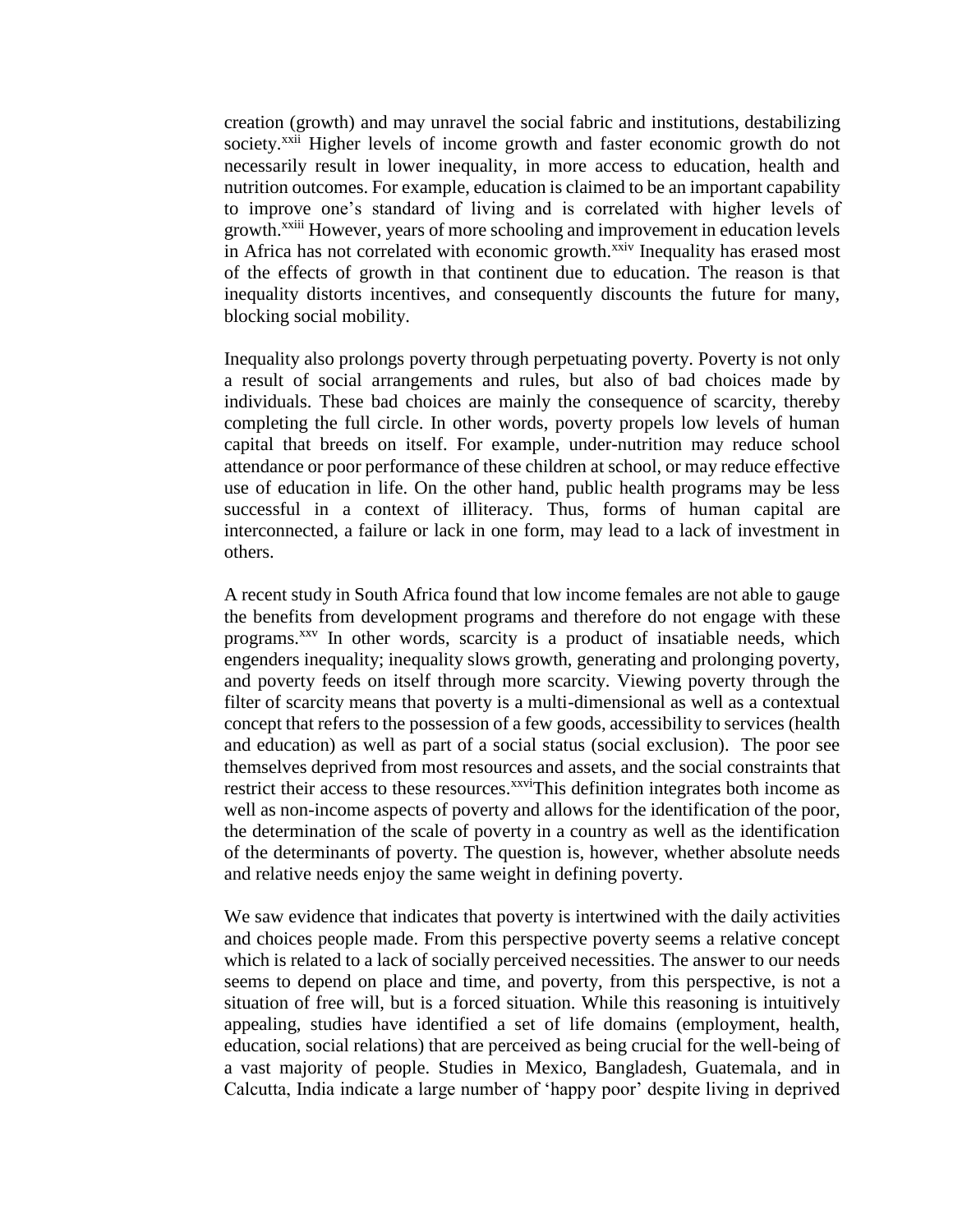situations.<sup>xxvii</sup> This finding suggests that not everything is relative, and there are some needs that are fundamental to human life such as subsistence, protection and affection. Consequently, we argue that these life domains require priority in our poverty framework. Figure 3 depicts the PPP framework.



**Figure 3 The Poverty Obliteration Paradigm (POP).**

The PPP framework indicates that satisfaction of needs depend on social arrangements, rules, individual choices and resources. How these needs are satisfied may lead to well-being or poverty. The path to well-being or poverty is shaped by some intervening factors such as inequality. Additionally, the framework contemplates that poverty is not a static situation, but may reveal a fluid situation; a person can experience poverty at different point in time, escaping poverty, being trapped in poverty, or returning to poverty. These fluid situations (or multiple equilibria) reveal conditions of insecurity, risk, vulnerability, lack of assets, and social exclusion. In the next chapter we will discuss the relationship between tourism development and the PPP framework.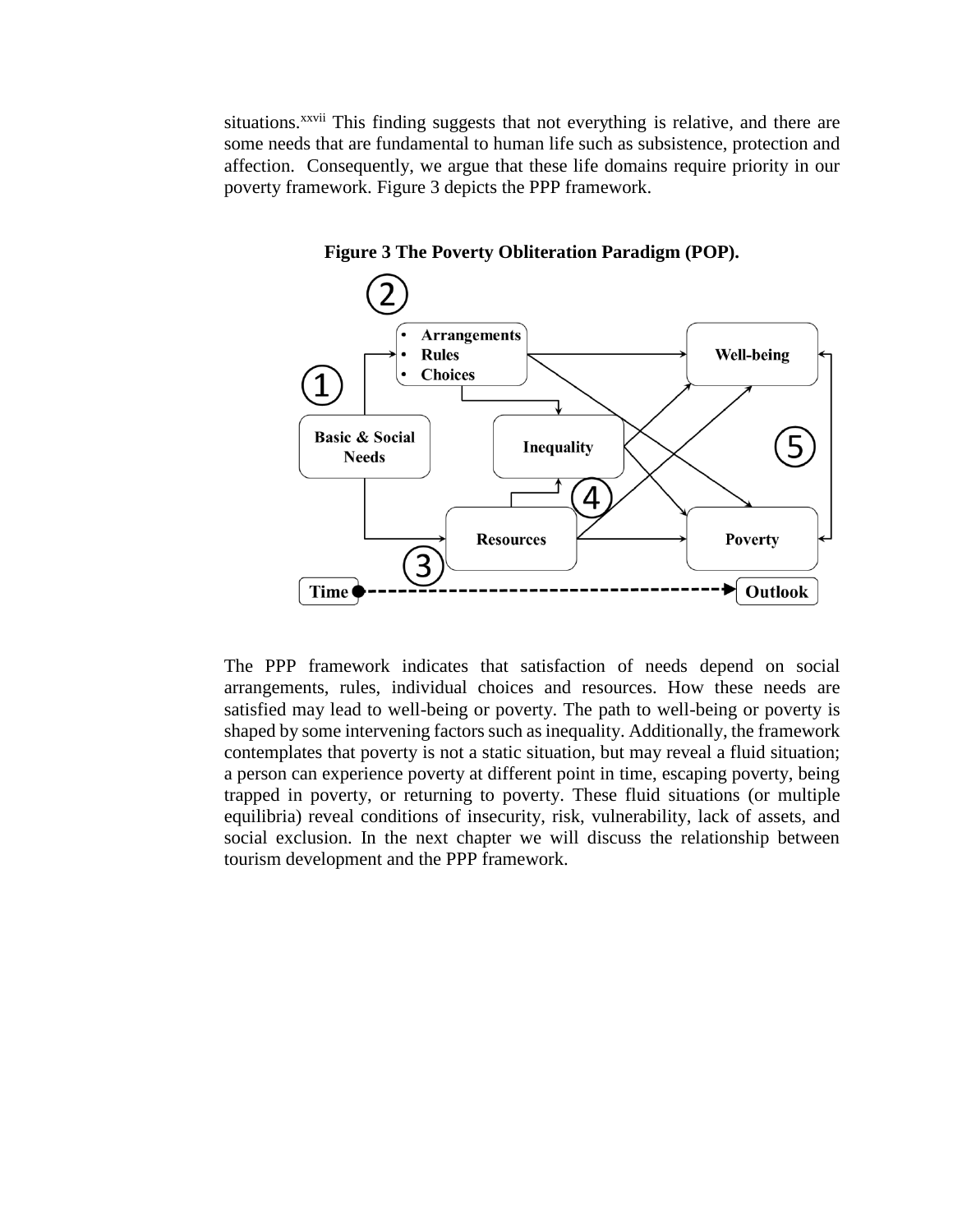#### **References**

- Alkire, S. (2007). The missing dimensions of poverty data: introduction to the special issue. Oxford Development Studies, 35(4), 347-359.
- Banerjee, A. & Duflo, E. (2012). Poor economics. A radical rethinking of the way to fight global poverty. Public Affairs: New York.
- Biswas-Diener, R., & Diener, E. (2001). Making the best of a bad situation: Satisfaction in the slums of Calcutta. *Social Indicators Research*, 55, 329– 352.
- Booth, C. (1887). The inhabitants of Tower Hamlets (School Board Division), their condition and occupations. Journal of the Royal Statistical Society 50: 326- 340.
- Bradshaw, T. (2006). *Competing theories of poverty and anti-poverty programs in community development*. Working Paper Series No.06-05, Rural Poverty Research Center: Columbia. MO.
- Brock, K. (1999). It is not only wealth that matters-it's peace of mind too. http://siteresources.worldbank.org/INTPOVERTY/Resources/335642- 1124115102975/1555199-1124138742310/ngorev.pdf. Accessed April 18, 2014.
- Camfield, L, Choudhury, K, and Devine, J. (2006). Relationships, happiness and wellbeing: Insights from Bangladesh. Economic & Social Research Council, University of Bath, UK.
- Clark, D. (2005). Sen's capability approach and the many spaces of human wellbeing. The Journal of Development Studies, 41(8), 1339-1368.
- Coulthard, S., Johnson, D. & McGregor, J. (2011). Poverty, sustainability and human wellbeing: a social wellbeing approach to the global fisheries crisis. *Global Environmental Change*, 21, 453-463.
- Croes, R. (2012). Assessing tourism development from Sen's capability approach. Journal of Travel Research. 51(5), 542-554.
- Croes, R. (2014). The role of tourism in poverty reduction: An empirical assessment. Tourism Economics, 20(2), 207-226.
- Croes, R. and Vanegas, M. (2008). Tourism and poverty alleviation: a cointegration analysis, Journal of Travel Research, 47(1), 94-103.
- Easterly, W. (2002). The elusive quest for growth: economists' adventures and misadventures in the tropics. MIT Press: Cambridge, MA.
- Frank, R.H. (2008). Should public policy respond to positional externalities? *Journal of Public Economics*, 92(8-9), 1777-1786.
- Guardiola, J. & Garcia-Muñoz, T. (2011). Fulfillment of basic needs from a subjective point of view in rural Guatemala. *Journal of Social Welfare*, 20: 393–403.
- Graham, C. and S. Pettinato (2001). Happiness, markets, and democracy: Latin America in comparative perspective. *Journal of Happiness Studies,* 2, 237- 268.
- Haugen, G. (2014). The Locust effect. Why the end of poverty requires the end of violence. Oxford University Press: Oxford.
- Hicks, N. (1979). Growth vs. basic needs: is there a trade-off? World Development, 7, 985-994.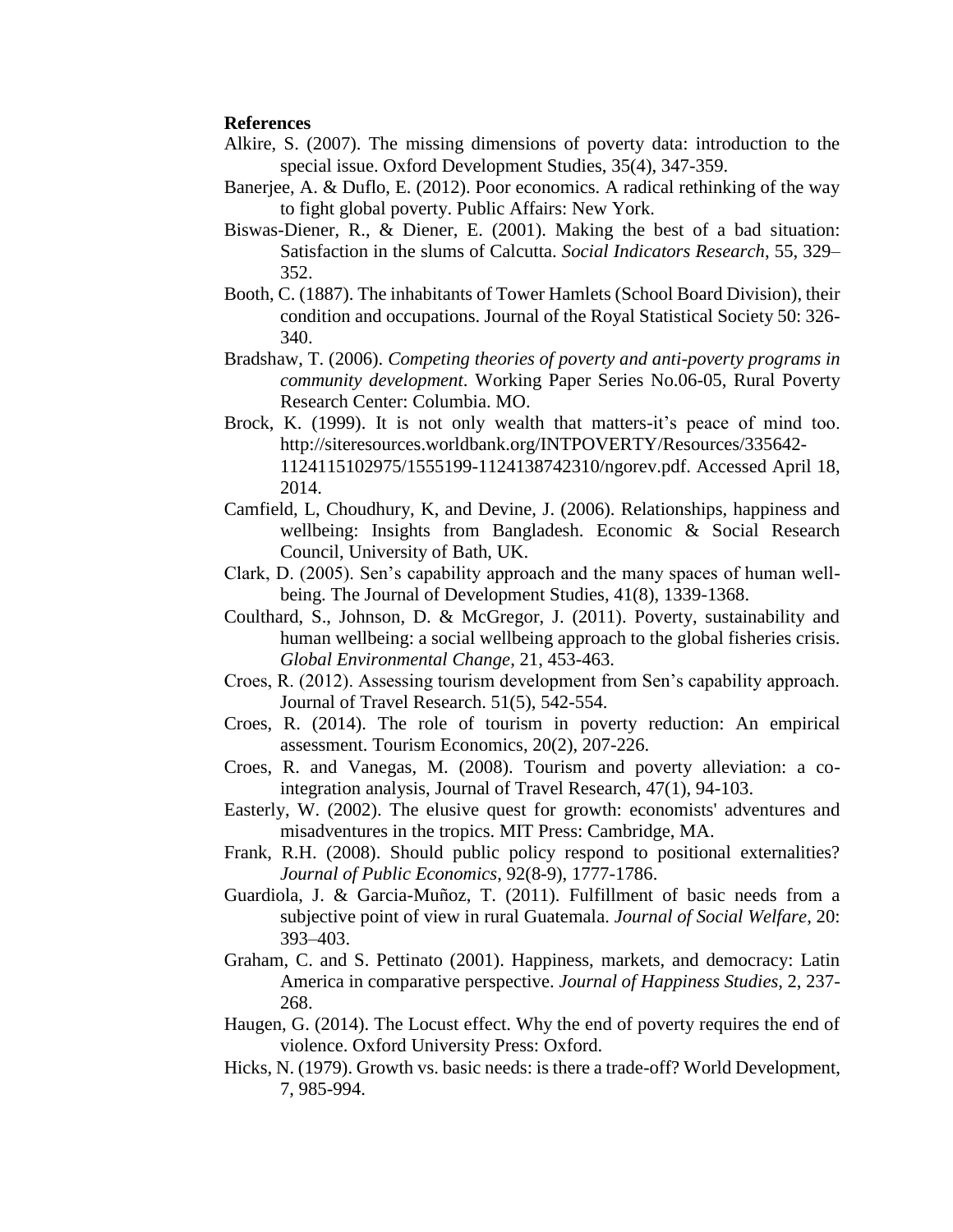- Holden, A. (2013). Tourism, poverty and development. Routledge: New York.
- Kakwami, N. & Pernia, E. (2000). What is pro-poor growth? Asian Development Review, 18(1), 1-16.
- Kenny, C. (2005). Does development make you happy? Subjective wellbeing and economic growth in developing countries. *Social Indicators Research*, 73, 199-219.
- Keynes, J. (1930). Economic Possibilities for our Grandchildren. In Keynes, J. (1963). Essays in Persuasion. W.W.Norton & Co: New York. pp. 358-373.
- Kingdon, G. & Knight, J. (2006). Subjective well-being poverty vs. income poverty and capabilities poverty? The Journal of Development Studies, 42(7), 1199- 1224.
- Kwaramba, H., Lovett, J., Louw, L. & Chipumuro, J. (2012). Emotional confidence levels and success of tourism development for poverty reduction: the South African Kwam eMakana home-stay project. *Tourism Management*, 33, 885- 894.
- Layard, R.; Nickell, S. and Mayraz, G. (2008). The Marginal Utility of Income. *Journal of Public Economics*, 92(8-9), 1846-1857.
- Lewis, O. (1959). *Five Families: Mexican Case Studies in the Culture of Poverty.* Basic Books, Inc.: New York.
- Lopez, H., and L. Servén. 2004. "The Mechanics of Growth-Poverty-Inequality Relationship." Mimeo, World Bank: Washington, DC.
- Mitchell, J. & Ashley, C. (2010). Tourism and poverty reduction, pathways to prosperity. Earthscan: London.
- Moynihan, D.P. (1965). *The Negro Family: The Case for National Action*. Accessed April 20, 2014 from [http://library.drmasonsclasses.com/wp](http://library.drmasonsclasses.com/wp-content/uploads/2013/12/Moynihan_The-Negro-Family-The-Case-for-National-Action2.pdf)[content/uploads/2013/12/Moynihan\\_The-Negro-Family-The-Case-for-](http://library.drmasonsclasses.com/wp-content/uploads/2013/12/Moynihan_The-Negro-Family-The-Case-for-National-Action2.pdf)[National-Action2.pdf.](http://library.drmasonsclasses.com/wp-content/uploads/2013/12/Moynihan_The-Negro-Family-The-Case-for-National-Action2.pdf)
- Mullainathan, S. & Shafir, A. (2013). Scarcity, why having too little means so much. Henry Holt: New York.
- Nussbaum, M. (2000). Women and human development: a study in human capabilities. Cambridge University Press: Cambridge.
- Nussbaum, M. (2006). Poverty and human functioning: capabilities as fundamental entitlements. In D. B. Grusky & R. Kanbur (Eds.), Poverty and Inequality. Stanford University Press: Stanford, CA.
- Ravallion, M., and S. Chen. 2003. Measuring Pro-Poor Growth. Economics Letters, 78: 93−99.
- Ravallion, M. (1998). Poverty Lines in Theory and Practice, Living Standards Measurement Study. Working Paper 133, World Bank: Washington DC.
- Robeyns, I. (2005). The Capability approach: a theoretical survey. Journal of Human Development, 6(1), 93-114.
- Rojas, M. (2004). Well-being and the complexity of well-being-A subjective wellbeing approach. UNU-WIDER, United Nations University, No. 2004/29. Accessed on April 20, 2014 from [http://www.rrojasdatabank.info/unurp04/rp2004-029\\_1.pdf.](http://www.rrojasdatabank.info/unurp04/rp2004-029_1.pdf)
- Rojas, M. (2008). Experienced poverty and income poverty in Mexico: A subjective well-being approach. *World Development*, 6, 1078-1093.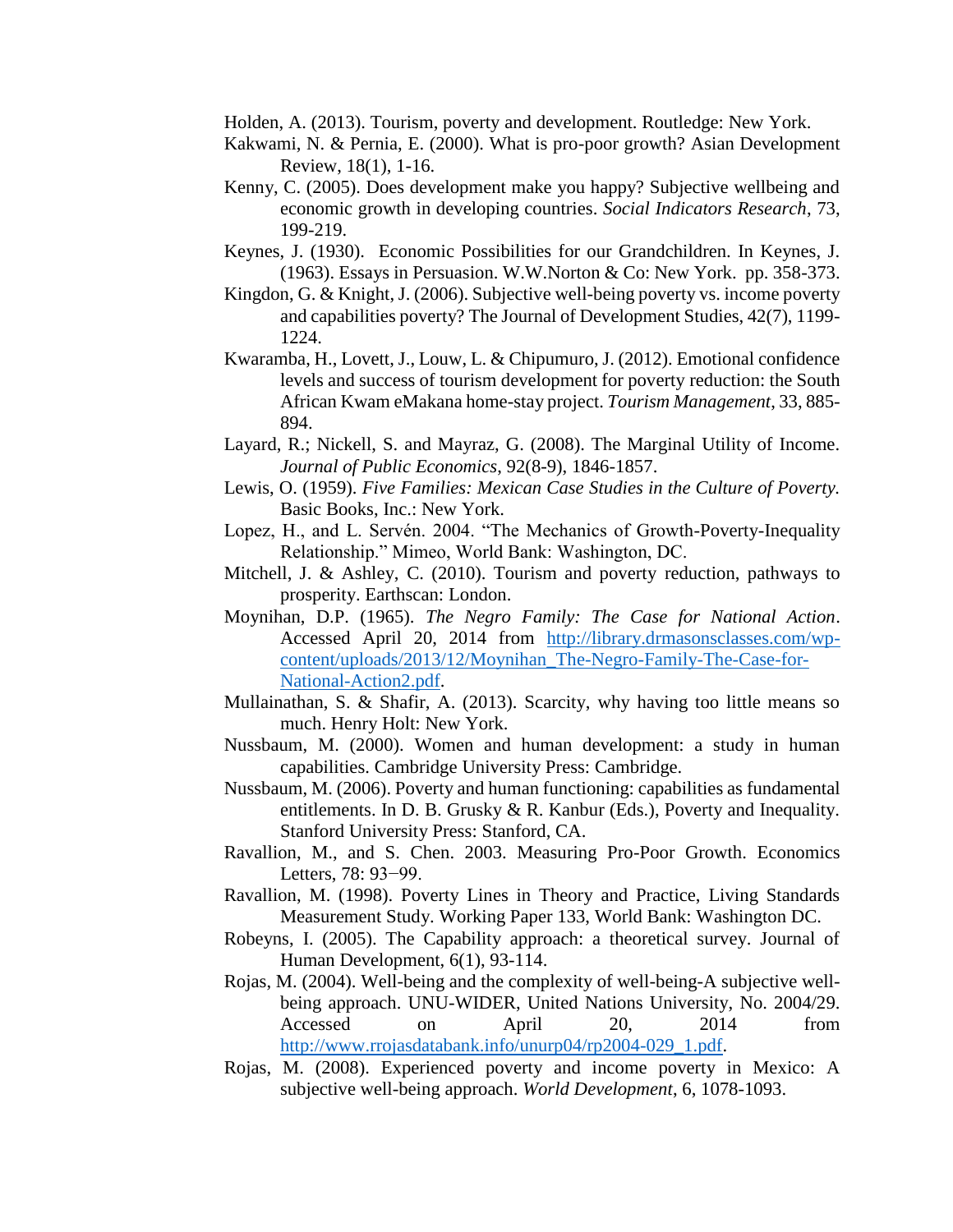- Rowntree, B. S. (1902). Poverty, a Study of Town Life. MacMillan and Co: London.
- Scheyvens, R. (2011). Tourism and poverty. Routledge: New York.
- Schimmel, J. (2013). Development as happiness and UNDP's analysis of poverty, wealth and development. In Della Fave, A, (ed.). The exploration of happiness. Springer: Dordrecht, the Netherlands.
- Sen, A. (1982). Poverty and Famines: An Essay on Entitlements and Deprivation. Clarendon Press: Oxford.
- Sen, A. (1985). Commodities and capabilities. Elsevier Science: New York.
- Sen, A. (1992). Inequality reexamined. Clarendon Press: Oxford
- Sen, A. (1997). On Economic Inequality. Clarendon Press: Oxford.
- Sen, A. (1999). Development as freedom. Anchor Books: New York.
- Sowell, T. (2007). A conflict of visions. Ideological origins of political struggles. Basic Books: New York.
- Stiglitz, J. (2012). The price of inequality. W.W. Norton: New York.
- Streeten, P. (1979). Basic needs: premises and promises. Journal of Policy Modelling, 136-146.
- Thorbecke, E. (2005). Multi-dimensional poverty: conceptual and measurement issues. Paper prepared for the Many Dimensions of Poverty International Conference, UNDP International Poverty center Brasilia, August 29-31.
- Veblen, T. (1987). The theory of the leisure class. Penguin: New York.
- Verspoor, A. (1990). Educational development: priorities for the nineties. *Finance and Development*, 27, 20-23.
- White, H. & Anderson, A. (2000). "Growth vs. Redistribution: Does the Pattern of Growth Matter?". DFID white paper on *Eliminating World Poverty: Making Globalization Work for the Poor.* Accessed on April 20, 2014 from *Eliminating World Poverty: Making Globalization Work for the Poor.* [http://www.hivpolicy.org/Library/HPP000152.pdf.](http://www.hivpolicy.org/Library/HPP000152.pdf)
- Zhao, W. & Ritchie, J. (2007). Tourism and poverty alleviation: an integrative research framework. *Current Issues in Tourism*, 10(2&3), 119-143.

 $\overline{a}$ 

<sup>&</sup>lt;sup>i</sup> See, for example, Sen (1999).

ii See, for example, Sowell (2007).

iii See, for example, Easterly (2002).

iv See, for example, Bhagwati & Panagariya (2013).

<sup>v</sup> For a discussion on blaming the poor, see, for example, Bradshaw (2006).

vi See, for example, Bradshaw (2006).

vii In Mozambique people are grouped as *Ovelavela* and *Wihacha*, undeserving of help. The former refers to people who are ostracized by their family due to their own actions, and the latter refers to lazy young men, divorced, and addicted to alcohol and drugs. See Holden (2013).

viii See, for example, Lewis (1959), and Moynihan (1965).

<sup>&</sup>lt;sup>ix</sup> See, for example, Mullainathan & Shafir (2013); Banerjee & Duflo (2012).

<sup>x</sup> Haugen refers to the predatory and criminal violence destroying everything for a poor people the "locust effect". See Haugen (2014).

xi See, for example, Streeten (1979).

<sup>&</sup>lt;sup>xii</sup> For a discussion on this topic, see, for example, Hicks (1979).